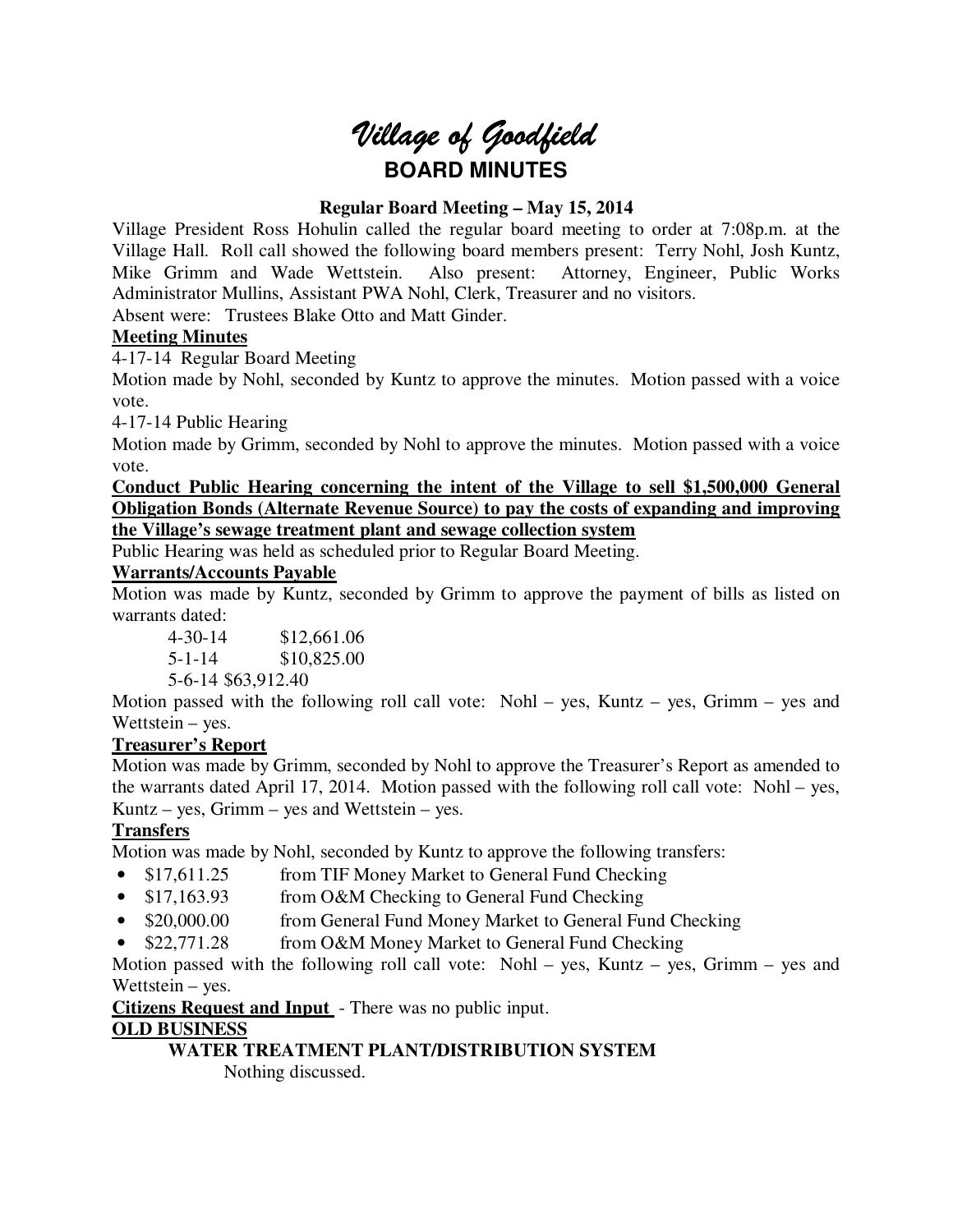#### **SEWER TREATMENT PLANT/DISTRIBUTION SYSTEM**

#### **1. STP Expansions**

IEPA Construction Permit for the Sewage Treatment Plant has been signed. We will put this out for bids now. Bid opening date of Tuesday, June  $17<sup>th</sup>$ . Motion made by Kuntz, seconded by Grimm to authorize Engineer Yockey to put this project out to bid. Motion passed with the following roll call vote: Nohl – yes, Kuntz – yes, Grimm – yes and Wettstein – yes.

Engineer Yockey received a call this morning to look at rock filters because of some plugging. Duck weed is the problem. He would like to tweak the plan to remove rock from the front of the rock filter and move it to the rear to clean it then add new rock to the front. May have to put beads on surface to prevent duck week from sinking down.

#### **2. Trunk Sewer Improvements, Clearing Brush & Railroad Crossing**  Nothing discussed.

**Payment of outstanding invoices upon request of Village Engineer** – None.

#### **Board of Appeals** – None.

# **Goodfield Business Park**

Someone from Rice Electric called to finish their work. Called Ameren to set up meter. Still need to complete road.

#### **Deer Lakes Cul-de-sac – Roadway Improvement**

Engineer Yockey brought plans for the roadway improvements and the watermains.

#### **Park Path Connection to Bridle Ridge**

Trustee Mike Grimm gave received a bid from Lonewolf Concrete for a 5 foot pathway in the amount of \$42,000. The berm will cost approximately \$10,000, the fence will cost approximately \$15,000 and seeding/final prep \$13,000, which brings the total cost to \$80,000. \$25,000 has been donated by the Community Club which leaves \$55,000 to complete project. This will be discussed at Finance Committee Meeting.

#### **CNH – Annexation**

Nothing discussed.

# **Freedom Oil – liquor license**

Nothing discussed.

# **Storm Siren**

Reagan Communications is supposed to be coming out to evaluate on Monday.

# **Snow Plow Truck Repairs**

Truck was dropped off at Koenig on Monday. Village should have an estimate soon. **Standard Form of Agreement between owner and engineer** 

Attorney Ierulli changed language and had Illinois Municipal League review it. Modify Standard Form of Contract to satisfy the Illinois Municipal League. Engineer Yockey is modifying contracts and will get them back for approval.

Duane is finalizing documents for June meeting.

# **Timberline Mobile Estates Water Bill Amount Past Due**

The Village has received payment. Timberline asked if Village would consider reimbursing them for late and penalty fees. The consensus of the Board is that we would not reimburse for late and penalty fees.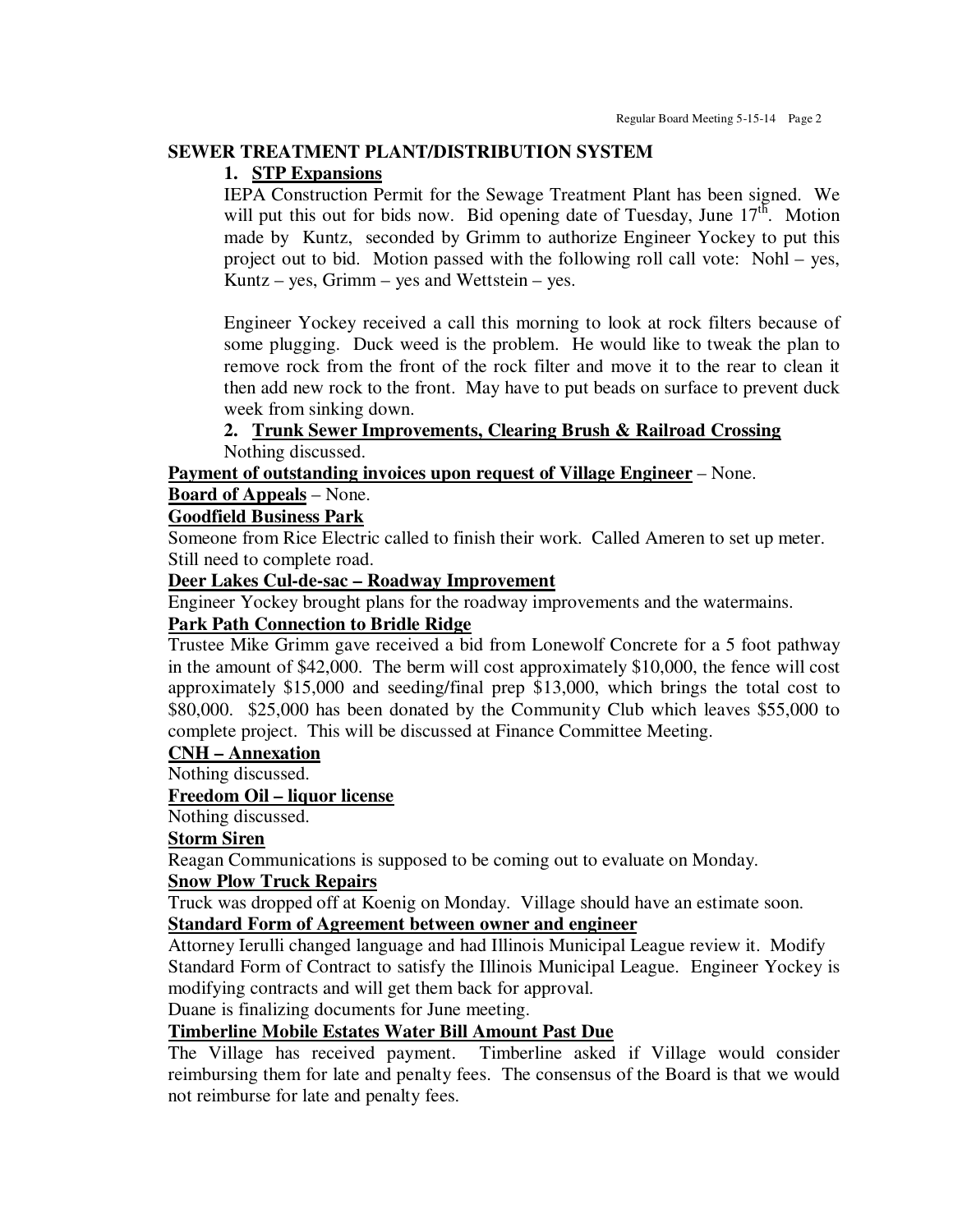# **Tractor and Equipment Prices**

Public Works would like to purchase the tractor and equipment prior to winter and there is a lead time of 2-3 months.

# **Fuel System Installation**

Received a quote from Lonewolf for \$4,475 for concrete pads. Total cost to complete project is \$15,500. This will be put into budget.

# **NEW BUSINESS**

# **Consider some reimbursement to Building Inspector for classes taken to improve knowledge base**

President Hohulin would like the Board to think about reimbursement to Building Inspector for classes taken to improve his knowledge base and then vote on it at a later date. PWA Mullins informed the Board that Kris Swords, Building Inspector, is doing a great job.

# **Grading on Road Edge**

Assistant PWA Josh Nohl said they did some shoulder grading at Deer Lakes.

# **Contract – Cathodic Protection Tower 2 (7-1-14 to 6-30-15)**

Motion was made by Kuntz, seconded by Nohl to approve contract. Motion passed with the following roll call vote: Nohl – yes, Kuntz – yes, Grimm – yes and Wettstein – yes.

# **Purchase Portable Generator and 2" Pump**

Motion was made by Kuntz, seconded by Grimm to approve purchase of generator.

Motion passed with the following roll call vote: Nohl – yes, Kuntz – yes, Grimm – yes and Wettstein – yes.

# **Budget/Appropriations**

Nothing discussed.

# **Labor's Local 996 – Collection at stoplight –**

Clerk will send a letter back to say while Goodfield does not have a problem with it, they need to contact IDOT because it is IDOT's road.

# **CMS Health Insurance Renewal**

Motion was made by Nohl, seconded by Wettstein to approve renewal of CMS Health Insurance. Motion passed with the following roll call vote: Nohl – yes, Kuntz – yes, Grimm – yes and Wettstein – yes.

# **Appointments**

Appointments will be approved at a later meeting. President Hohulin needs to find replacements.

# **Schedule Committee Meetings**

A Finance Committee Meeting will be scheduled for Tuesday, June 10, 2014 at 6:30pm to discuss budget.

# **Municipal Calendar**

# **Other Business**

A meeting will be set up with new owner of the 78 acres east of Bridle Ridge subdivision. **Engineer –** Engineer Yockey brought plans for Fire Protection District. They are trying to change the ISO insurance rating. Received a call from a land surveyor regarding Goodfield Crossing.

**Public Works Administrator –** None.